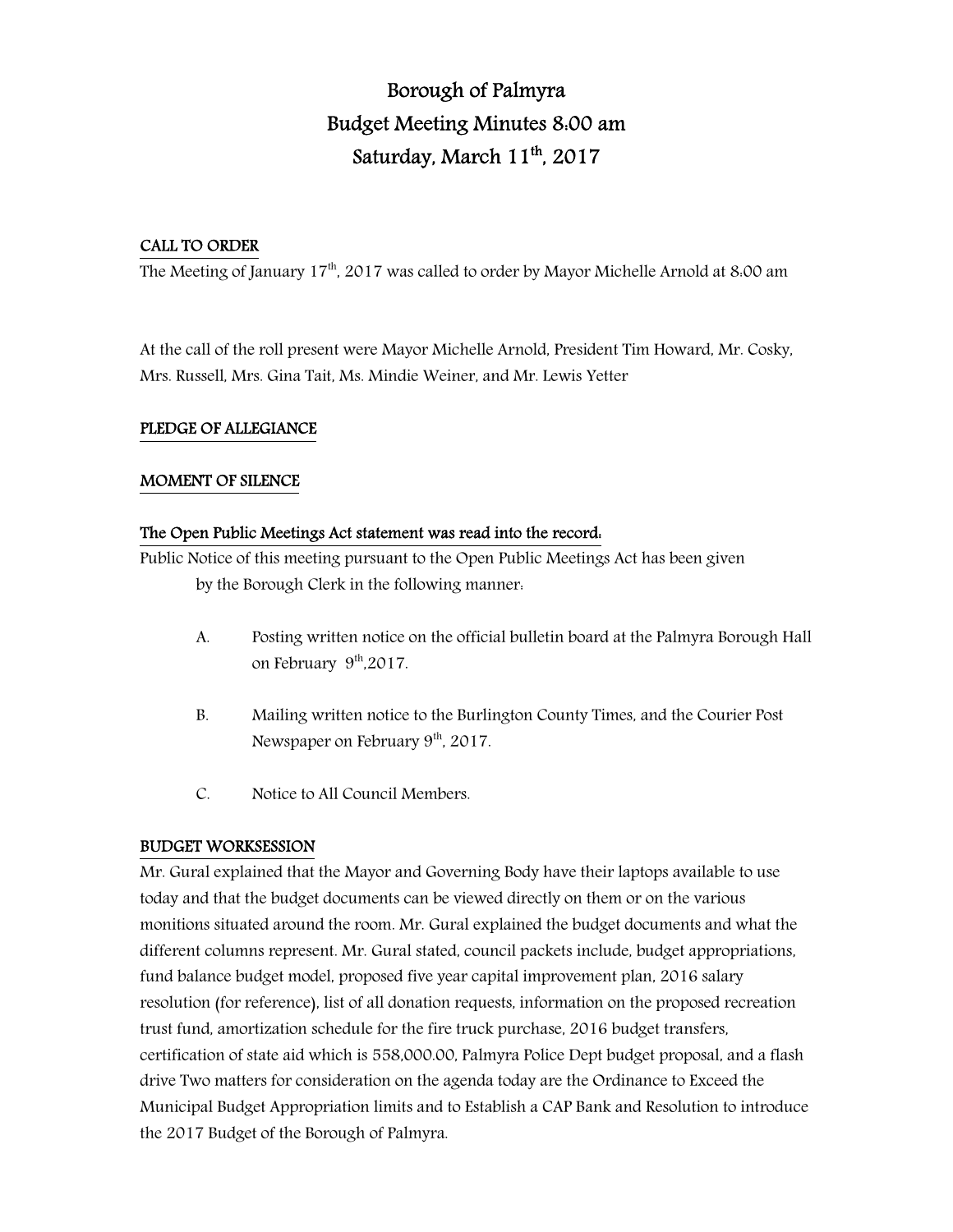Mr. Gural then explained the 2017 budget appropriation worksheet and what each column represents. Mayor Arnold indicated that to proceed instead of going line by line we will go section by section, she also indicated the Fire Department was here with a presentation regarding the potential new ladder truck purchase.

# General Administration:

Salary and wages are made up of a number of individuals, Marie's salary is split between four line items, as she is the utility person. Those line items include, Administration, Borough Clerk, Collection of taxes and Sewer Dept. Mr. Gural is proposing a one dollar increase which equates to about \$1,800.00. In addition Marie gets paid for and Use Board Secretary and Board of Health Coordinator. Mr. Gural indicated 25% of his salary also comes from the sewer budget. President Howard inquired about the new account created regarding the mobile phones. Mr. Gural indicated it is a new account however in the past it was included in the police budget and we have now brought it to admin where it should have been, so the police will only be paying for their phones not the all of the borough's phones. Ms. Weiner inquired as to how much it phone cost per month. Mr. Gural indicated about \$52.00 per month.

# Mayor and Council

President Howard and Mrs. Russell asked why the amount was so high for public relations. Mayor Arnold responded it was cut from \$7,500.00 to \$5,000.00 to primarily do the welcome packets. Ms. Weiner asked if it was for communications. Mayor Arnold indicated it could be used for communications.

# Borough Clerk

Mr. Gural explained Rita's term expires on August  $1<sup>st</sup>$ , 2017 is our acting municipal clerk in addition she is the scheduling coordinator for the community center, and taking classes to get her certification. The scheduling of the community is an enormous, time consuming, tedious task, it requires the attention of almost a full time person. Mr. Gural indicated he has proposed a resolution to the matter thru the recreation trust fund, however if the governing body is not willing to do that then we will need another full-time person in the office to assume those responsibilities. To put it in perspective in two months and one week this year, 2017 we have already taken in over \$6,500.00 in revenue from the groups who rent the community center and that has nothing to do with the number of organizations who do not pay to use the center and their scheduling, which is the majority of usage and are in Borough Hall on a daily basis with their requests.

# Financial Administration

Mr. Gural indicated 25% of the salaries of Donna Condo and Kareemah Press also come from the sewer budget.

No questions or comments from Council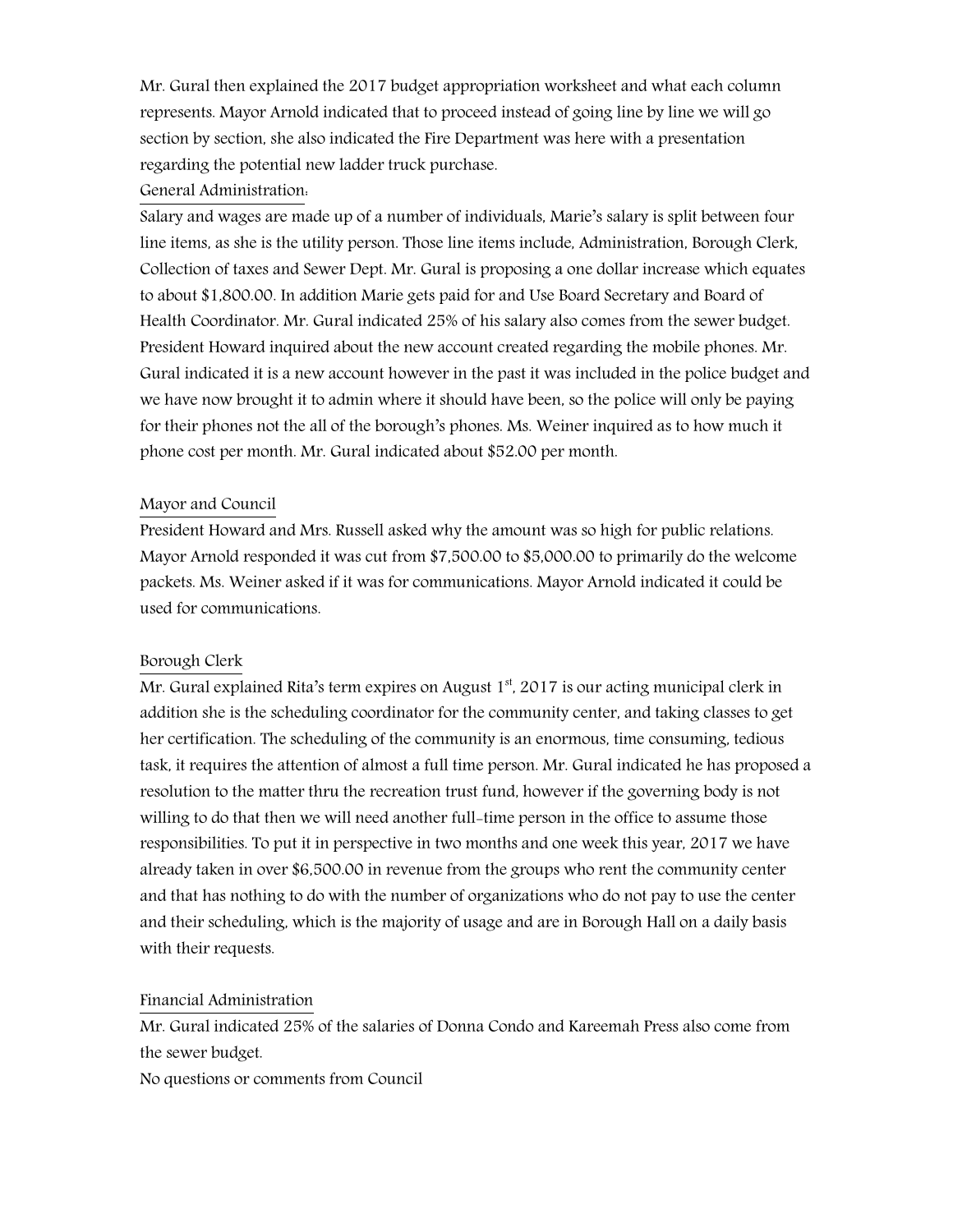# Collection of Taxes

Mr., Gural indicated the 50% of Tangy's Salary comes from the sewer budget. Mr. Gural also indicated that at one point we had three people in the Tax office, what you see is the proposed addition of another person. Some discussion was had regarding the additional person, it was indicated that potential person would be a part-time working less than 28 hours per week. If the money is appropriated however and not spent it would go to surplus, available for use in 2019 budget.

# Assessment of Taxes

No questions or comments from Council

# Legal Service and Costs / Engineering Services / Grants & Planning/ Land Use

Mr. Gural indicated we have ongoing litigation for various matter. The general services provided on a daily basis for our Solicitor, LUB Solicitor, Labor Attorney, Conflicts Attorney, Council for Affordable Housing and Redevelopment Counsel are come from this account. Mr. Gural indicated in addition the Telecommunications Consultant had been added to this account. These fees are for general services they provided on a daily basis. Mr. Gural stated this only represents a fraction of what council pays these professionals, because most of engineer fees are paid in capital projects. Much discussion was had regarding the increase of fees in various line items. Mrs. Tait indicated the attorney fees had a significant increase. Mr. Gural indicated that even though we transferred money to these particular line items in anticipation of needing it some of those bills were paid thru a capital account instead. Ms. Weiner inquired do we spend money to get grant money? Mr. Gural indicated yes. Mr. Gerkens is very good at working with the BCBC and getting them to help pay for many of our grant applications where by alleviating the cost for us.

# Land Use

No questions or comments from Council

# Construction Code Official

President Howard inquired why \$12,000.00 was in the property demo line item. Mr. Gural explained there is a property which we may have to demolish, which if we do we will lien the property for the amount of the demo, however if we have to demo this property we will be prepared to handle the cost. Mrs. Tait asked if the demo would be bid. Mr. Gural indicated it would be quoted not necessarily bid. Ms. Weiner asked why there was no appropriation for Residential Property Inspections. Mr. Gural indicated that there is no appropriation for this item as in the past we were paying an outside company to perform those inspections, currently Tracy Kilmer has taken on those responsibilities so there is no appropriation from that.

# Code Enforcement

Mr. Gural indicated Mr. McGill salary is divided among three line items, code enforcement officer, public works as Acting Superintendent / Forman and sewer Acting Superintendent /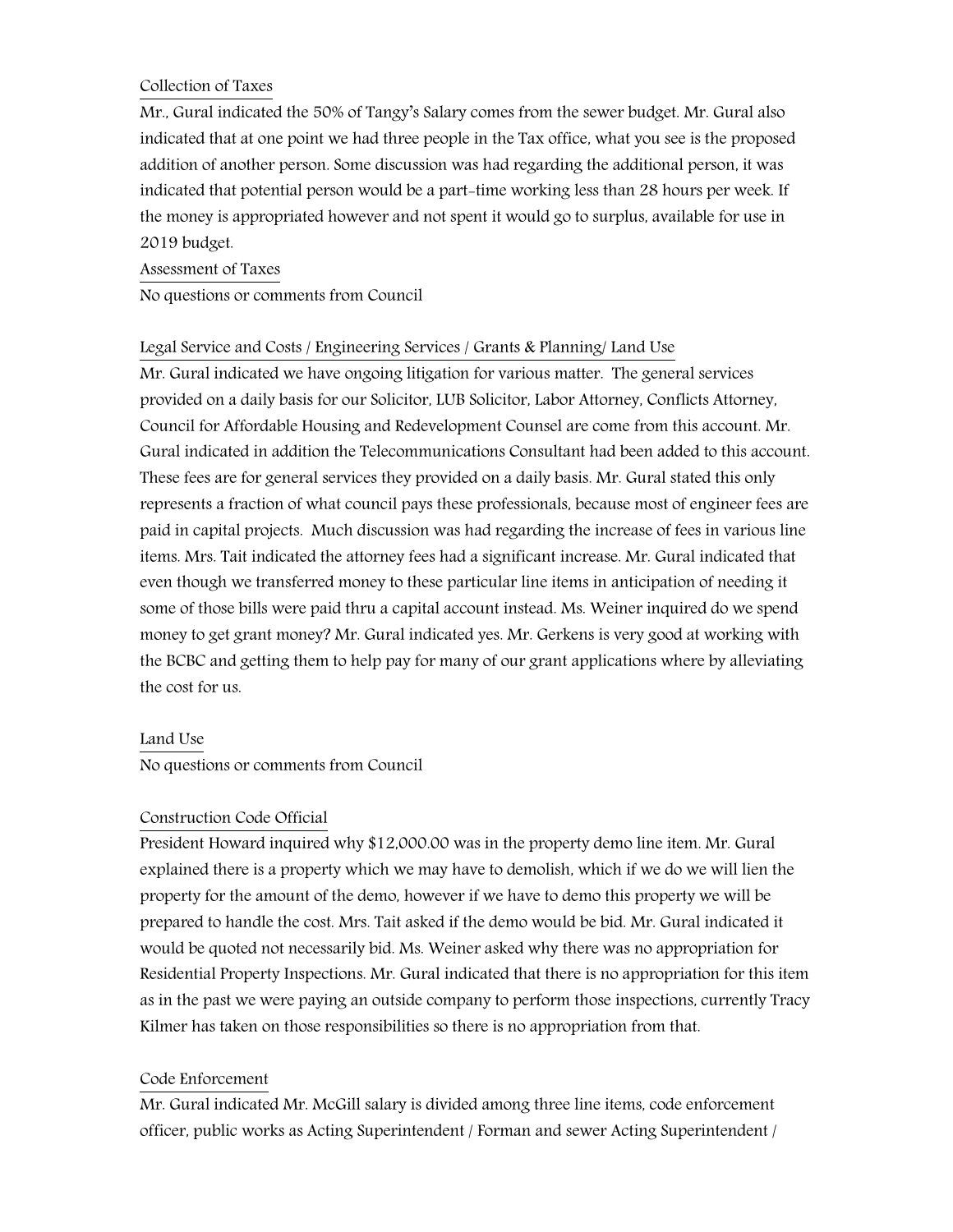foreman. Mr. Gural is recommending as increase from 17.50 per hr. to salary of \$52,000.00. Ms. Weiner inquired if he would keep that salary once we hire and he no longer is Acting Superintendent. Mr. Gural indicated yes the salary would remain that same as that is a foreman salary. Ms. Weiner inquired what "is the \$5,500.00 for property maintenance liens line". Mr. Gural explained this is for upkeep of various properties which are vacant or not kept up, we cut the lawns, shovel the snow and bill the properties for the cost. Those cost are lienable in the event they are not paid by the owner.

#### Insurance Group/ Group Insurance/ Unemployment Compensation

Mr. Gural indicated we currently self-insure our fire fighters, we are currently seeking a new policy and think the cost will be reduced. Also includes the cost for our employees.

# Police Department/ Crossing Guards/ Police and Radio Communications/Emergency Management

Chief Pearlman indicated mostly is the increase in salaries as contracted. Mrs. Russell asked what the new account is for court security officer. Chief Pearlman stated it was in the budget before, a new account was just established for it so it could be better tracked, it's not a new hire. Mrs. Tait inquired as to when the department will be fully staffed. Chief Pearlman not really sure as it is an ongoing process. Discussion was had regarding the increase in overtime. Chief Pearlman indicated it is largely due to the new bail reform laws. Chief Pearlman indicated he was just trying to stay ahead, and not have to come back later and same we need more money. Ms. Weiner asked what a stipend was. Chief Pearlman indicated, when an officer is certified as an EMT get \$500.00 a year, and detectives get a stipend for their on call time which is contractual. Ms. Weiner asked what is officer in charge. Chief Pearlman stated when a Sargent is out and an officer acts as a supervisor, in his place, they are referred to as officer in charge and a stipend is paid to them above their again contractual. Ms. Weiner questioned the crossing guard salaries. Mr. Gural explained when the crossing guards did not work during the summer they collected unemployment. We took the salaries they make and instead of paying then only thru the school year, the salary they would make during the 8 or 9 months is divided out of the entire year thus they receive a salary through the entire year, yes even during the summer, which we are allowed to do because they are an annual appointment and serve for one year.

#### Fire Department presentation by Chief Rick Dreby.

Mayor Arnold stated that the Fire Department is requesting a capital improvement of a new ladder fire truck and are here today with a presentation regarding that purchase. Chief Richard Dreby and Deputy Chief Howard Roun gave a presentation regarding their request to replace the current 25 year old ladder truck of the Fire Department. Chief Dreby spoke about the history of the department. The Fire Company is 130 years old they have a roster of about 30 active member all volunteers, no paid members. They average about 300 plus calls at year, the average personnel response is 17. They spend 4 to 6 months in training. The current ladder truck the department has, has had about 20,000.00 in repairs in the last 3 years and is about 25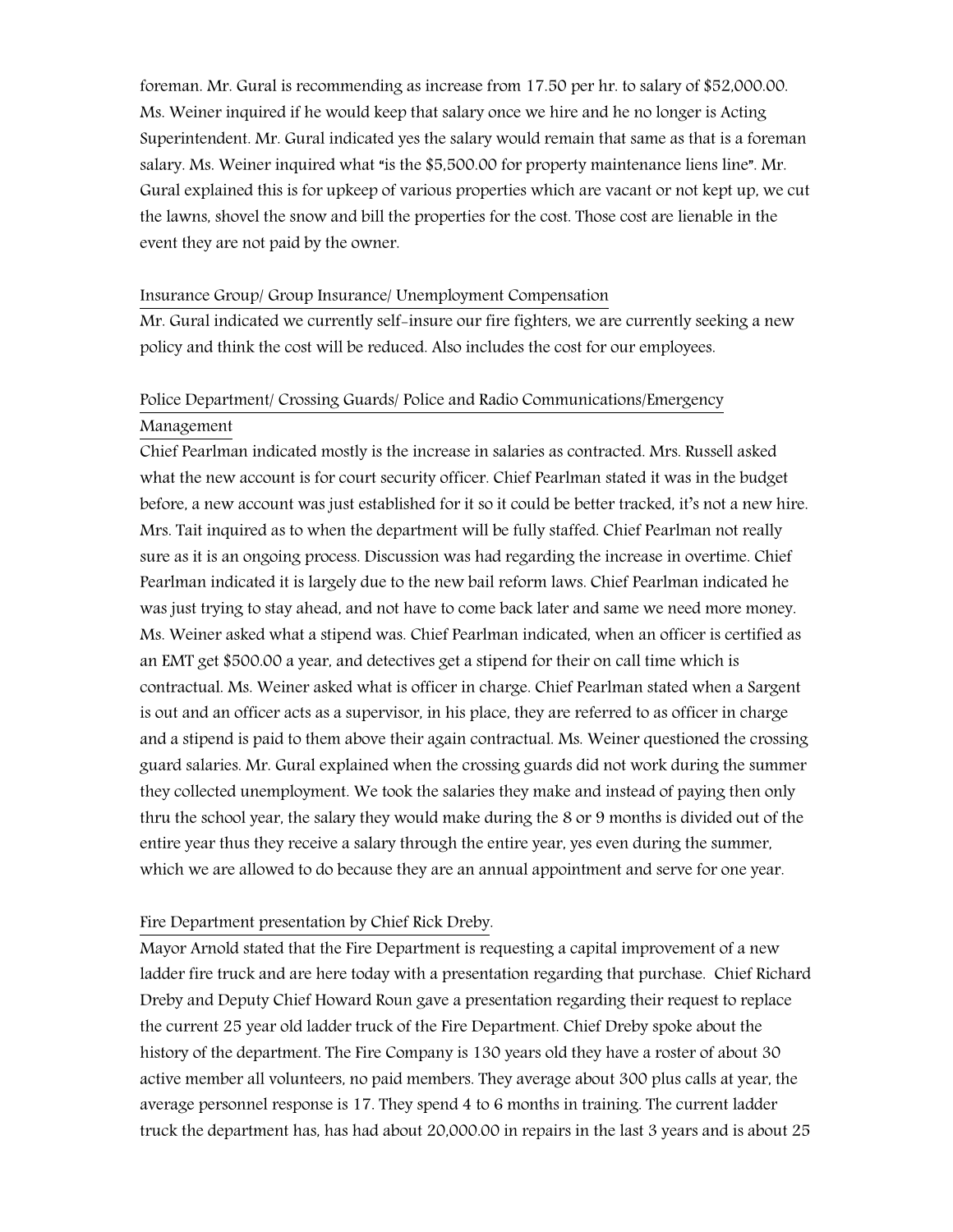years old. Per our policy and the recommendation of the insurance underwriters the truck should be replace every 20 years. As the ladder gets older it is especially harder to find parts to complete repairs on the ladder truck. The need for the 100 foot ladder truck is to be able to reach the highest, especially the 3 story homes and buildings, such as the Riverfront Development, in our community. The Borough has typically bonded the large trucks on a 20 year payoff. Currently there are three apparatus manufactures who make the ladder truck which meets the Fire Department's needs and parameters. Those manufactures are Ferrara Fire Apparatus in Holden LA, price \$1,400,000.00; KME in Nesquehoning, Pa, price \$1,350,000.00 and Pierce in Appleton WI, price \$1,003,000.00. The Fire Department's Ladder Truck replacement committee recommends Pierce in Appleton WI as they currently have two pumper trucks which were manufactured by Pierce. Deputy Chief Roun indicated that if approved the ladder truck would be purchased thru state contract as it is a state contract item. Chief Dreby and Deputy Chief Roun then answered questions from the governing body. Mayor Arnold asked if there was a benefit from purchasing from state contract instead of going to bid. Deputy Chief Round stated the state contract is usually the bottom line, he indicated that if it goes out to bid with the specs it could potentially cost more and we would also have the cost associated with putting it together to put out to bid. Chief Dreby indicated that price was good until November of this year at which time the price could increase as much as thirty thousand dollars. Mr. Yetter inquired about the prospects for selling the old truck. Chief Dreby indicated the prospects are very good, the Borough uses GovDeals.com to sell used equipment. The last truck we sold for about \$50,000.00. Ms. Weiner asked the Chief if he had any idea of what the truck was worth. Chief Dreby indicated maybe about \$60,000.00 maybe a little higher. Ms. Weiner inquired how the truck gets here and if the delivery cost is included. Chief Dreby indicated the salesman will go out pick it up and bring it back or they will trailer it depending upon the size of the apparatus, the delivery, lettering and prep work is all included in the cost. President Howard inquired if this was a fifteen year bond. Ms. Condo answered, currently that is what was put together, although it can go out twenty years. Mr. Gural explained that the bond is based upon the average useful life of all of the projects, so because other things are included, it's more of a blended rate based on the useful life, also the shorter term the lower the rate. Ms. Condo indicated there is a possibility that we don't have to go out to the bond market we could do ten years through BANS Bond Anticipation Notes, where every year you pay a percent of the total cost down. Mr. Gural explains it is a different means of financing with a shorter term and the savings come in as you are not having to go into permanent financing we can save the money that we would have to pay for bond fees and counsel and pay it off in ten years. Additional discussion was had regarding different types of financing, rates and how Bonds and BANS actually work. President Howard asked Chief Dreby if they had any idea of how old Riverton's Ladder truck is. Deputy Chief Roun indicated maybe three years however he was not sure. Chief Dreby stated Riverton had a ladder truck with a pumper on the end, it is restrictive for our purposes in regards to some of the streets we have to get up to use it appropriately and their truck was just out of service for eight months for repair. The mutual aid is always in effect between the municipalities as we all work together. Mr. Norcross stated the reason it was out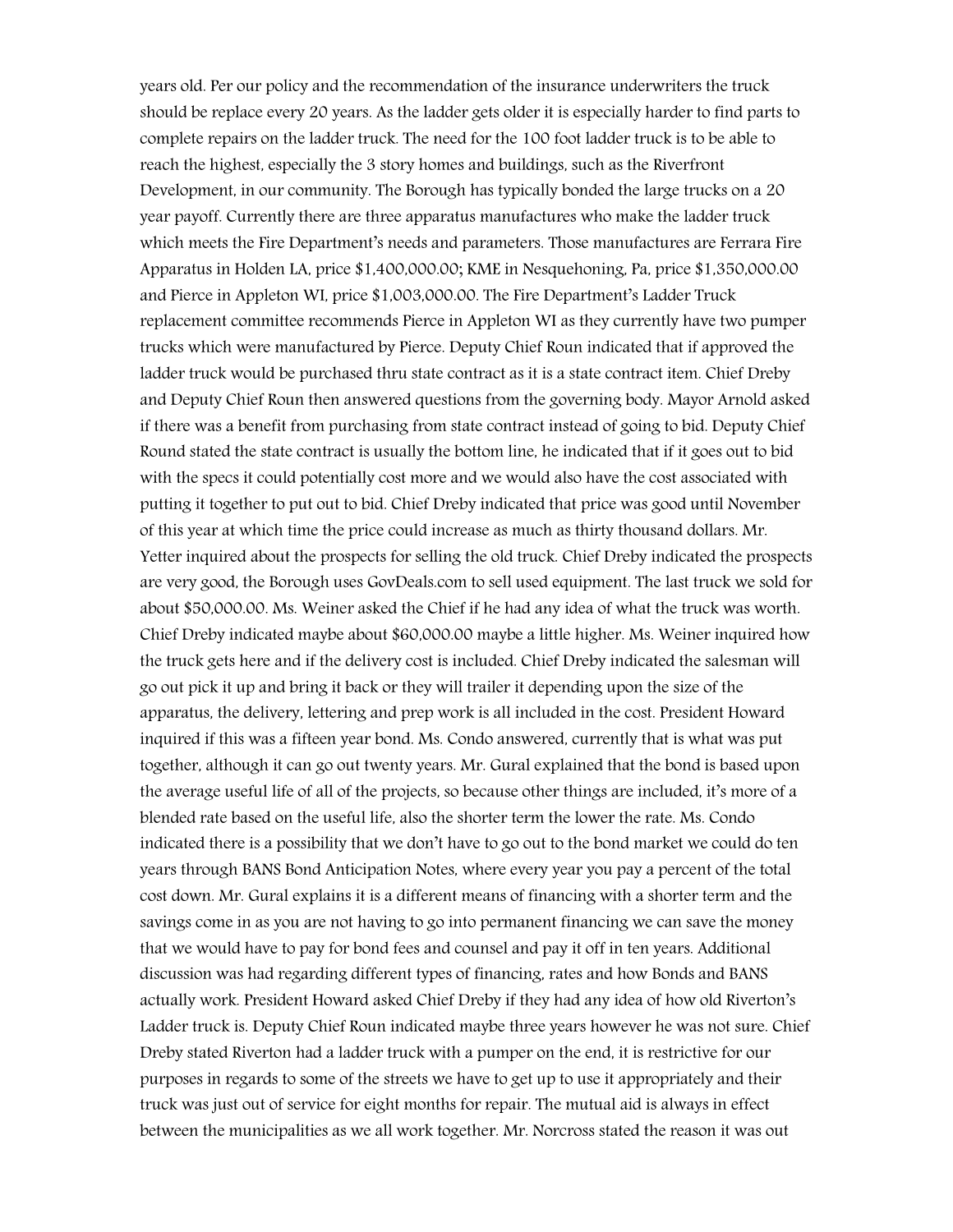for eight months is because the truck was re-ended in a motor vehicle accident and it bent the frame. Chief Dreby indicated the build out is approximately thirteen months, so even with the go ahead it will be at least thirteen months before we see it. Mr. Gural explained the funding and borrowing indicating if approved this year the Borough would not be getting the financing and borrowing the money until 2018 and we would begin paying for it in 2019. Ms. Weiner asked if the truck we purchased before was paid and can the Borough afford something like this? Ms. Condo and Mr. Gural indicated that is the decision that Borough Council has to make. More discussion was had regarding debt service and funding. Mr. Gural indicated that the State puts restrictions on the amount of money municipalities can borrow which is about 3% of the total new valuation. We are at 2.1% of total net valuation. Mrs. Russell ask how our credit rating was. Mr. Gural indicated our credit rating is very good. Mr. Nehila then explained debt service and how it works. Mayor Arnold thanked the Chief and Deputy Chief for the presentation and indicated to council that they would move to the fire department budget while they were still here.

#### Fire Department

Ms. Weiner inquired of Chief Dreby where in the budget does it show what the currently ladder is costing each year. Current year request is \$20,500.00 but that includes maintenance on all equipment as we would hope that covers everything. Of the 20,500.00 requested how much do you expect to have to put into that ladder truck? Chief Dreby indicated that is unknown until we have inspection of equipment.

#### Borough Prosecutor

No questions or comments from Council. Mr. Gural indicated the number was bump up a little because he may be required for more than just our scheduled court dates.

#### Streets and Roads

 Ms. Weiner asked if we still have monies in the budget for the superintendent. Mr. Gural indicated yes.

#### Solid Waste Collection

No questions or comments from Council. Mr. Gural indicated we will be asking council for authorize a professionals to prepare the specifications for the trash contract.

#### Public Buildings & Grounds

Mayor indicated that this is where the recreation trust fund is. Mr. Gural indicated we can up with the 19,000.00 number by calculating a certain number of hours for a person at the community center from 4:00 pm to 10:30 PM, that's 6 1/2 hours a day during the week and eight hours a day on Saturdays and Sundays, that not just one person probably three using a blended rate of about 12.50 per hr. starting June  $1<sup>st</sup>$  thru the remainder of the year. Mr. Gural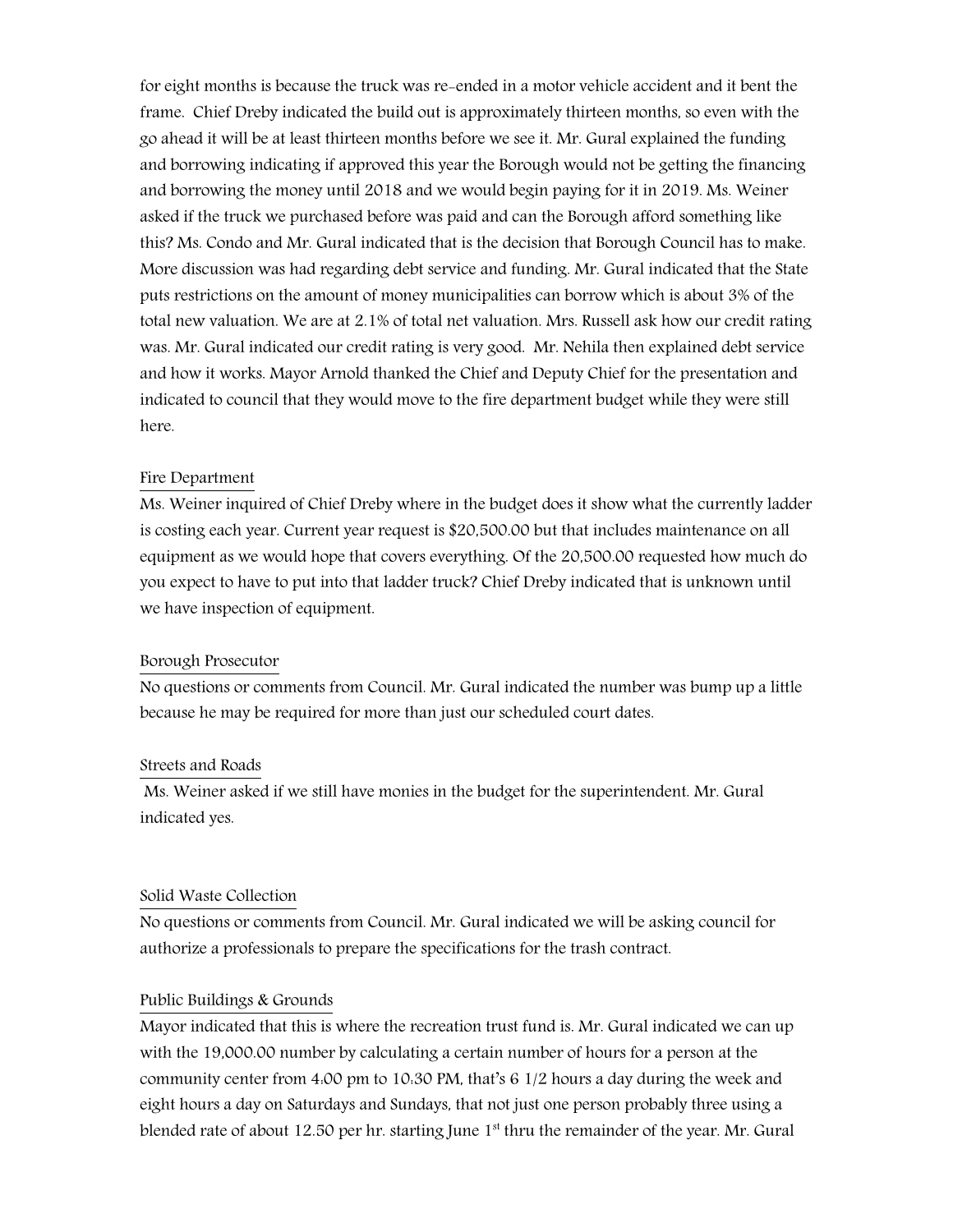further noted the email sent to all regarding the revenues taken in thru community center rentals this year of \$6,500.00. The trust account is maintained outside of the budget, this is seed money to start the trust, and currently the monies taken in are placed in MRNA miscellaneous revenue not anticipated, to surplus to be used in future years. If it were going into the trust, the trust would be replenishing itself, and the money is available for immediate use. Chief Pearlman commented on how beneficial this would be from a safety issue as someone would be in the building which is an employee. Ms. Weiner asked, "What is the down side to the trust fund." Mr. Gural indicated he didn't think it was a down side. Mr. Nehila indicated the only thing he could think was that in any given year, if we didn't taken in enough revenue to support the trust the Borough would still have to fund it. Mr. Gural indicated it's not really a down side as the building will be covered for safety reasons. Ms. Weiner as what is the \$5,000.00 for the War Memorial. Mr. Gural indicated that was their donation

# Shade Tree

No questions or comments from Council

#### Vehicle Maintenance

No questions or comments from Council. Mayor indicated this is where you will find the monies spent on the ladder truck. Mr. Gural indicated you can see how much money was spent in the last two years on that ladder truck. Mr. Yetter asked vehicle maintenance roads for public works, looks like Ron is saving us some money. Mr. Gural agreed.

Condominium Services Law No questions or comments from Council

Board of Health No questions or comments from Council

Animal Control No questions or comments from Council

# Parks & Recreation

Mayor Arnold indicated the request from the community center program board was cut in half from last year, as they are trying to become self-sustainable. The Mayor indicated she wanted to know how the money request is going to be spent as they indicate in their request that they are paying a salary of eight thousand dollars, so does that mean the entire donation is going to a salary. Mayor Arnold also indicated she would like to see a breakdown of the money brought into the community center program and how monies were spent for the different programs that were held. Mayor Arnold indicated she would not be inclined to give a donation to an organization when all that money is being paid to a program coordinator and there is no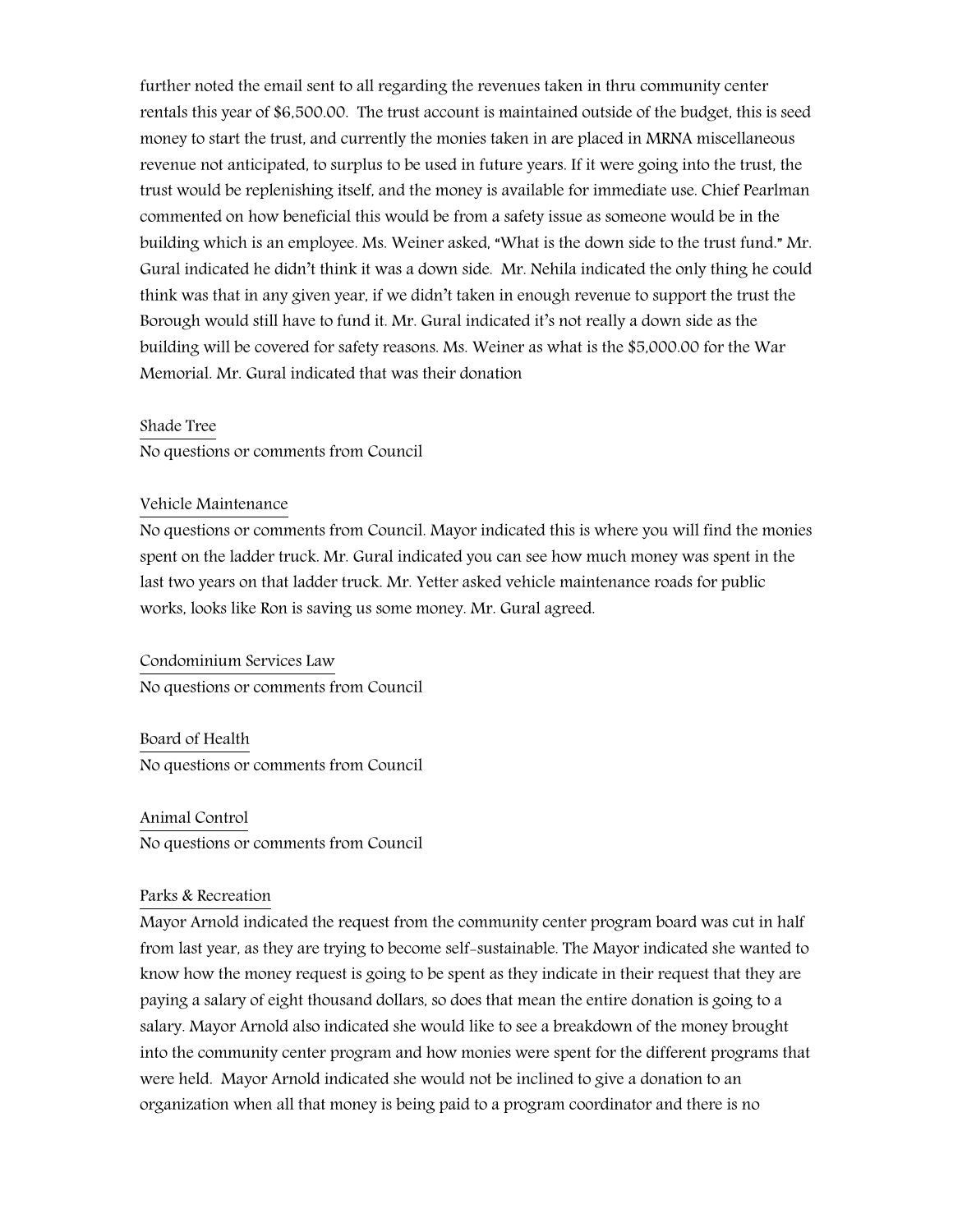breakdown from the programs and the cost associated with the programs. Mrs. Russell asked did you ask for it before, why now. Mayor Arnold indicated yes, however it was not received.

Weiner steps down for the dais.

Ms. Weiner indicated the monies being requested are not for the program director only, it help towards the program director and other costs. Ms. Weiner indicated we are seeking grants however at this time we are not able to sustain ourselves we still need the help of the Borough. Ms. Weiner also indicated while she was not on the dais she would also speak for the Halloween Parade Committee. Ms. Weiner indicated as far as she knows the Borough has always paid for the Halloween Parade. This year they too have asked for less money. Both of these programs are working very hard to give back to the community. Mayor Arnold indicated there is no question as to the benefit of the Community Center Program Board however the is a financial responsibility, last year there was a \$15,000.00 donation request and there was conversations regarding accountability and this year again there is no additional information. It appears that \$8,000.00 dollars more than half of the donation was paid to the program coordinator. Mayor read the part of the donation request into the record: In 2016 the Program Board took in revenue of approximately \$5,000.00 from programs and paid out approximately \$13,000.00 toward the Program Coordinator's salary, instructors' salaries, class supplies, First Friday supplies, Spring Art Show supplies, insurance premiums and miscellaneous business expenses. Toward this end, the Program Board would like to request funding for the upcoming fiscal year in the amount of \$7,500.00 from the Borough of Palmyra. Mayor Arnold indicated that this is not enough information, if would like to know what the numbers are, how the money is being spent. Mrs. Russell asked is the something in place that indicates they should be turning in that type of information. President Howard indicated that he did not think it was to mush to ask for a statement at the end of the year with that information. Much discussion was had regarding the additional information. Mayor Arnold recommended the donation request be changed from \$7,500.00 to \$2,500.00. President Howard and Mrs. Russell indicated they did not agree however additional information need to be submitted. More discussion was had regarding the request. Mr. Gural indicated in December of last year he sent an email to all the organizations regarding what was required for donation requests. You have all the information which was received, it was asked for however some turned in the information and other did not. After additional discussion the governing body decided the requests would stay as received however additional information must be submitted. No funds will be released until that information is received and the disbursements will come to Borough Council for final approval before being released. Mr. Gural will send the email requesting that information to the organizations again. Chief Pearlman requested of \$2,000.00 donation for Post Prom. Mr. Howard asked does the YMCA program pay us to rent, when they run the summer camp. Mr. Gural indicated no they don't pay rent they pay for non-Palmyra resident children who attend the program.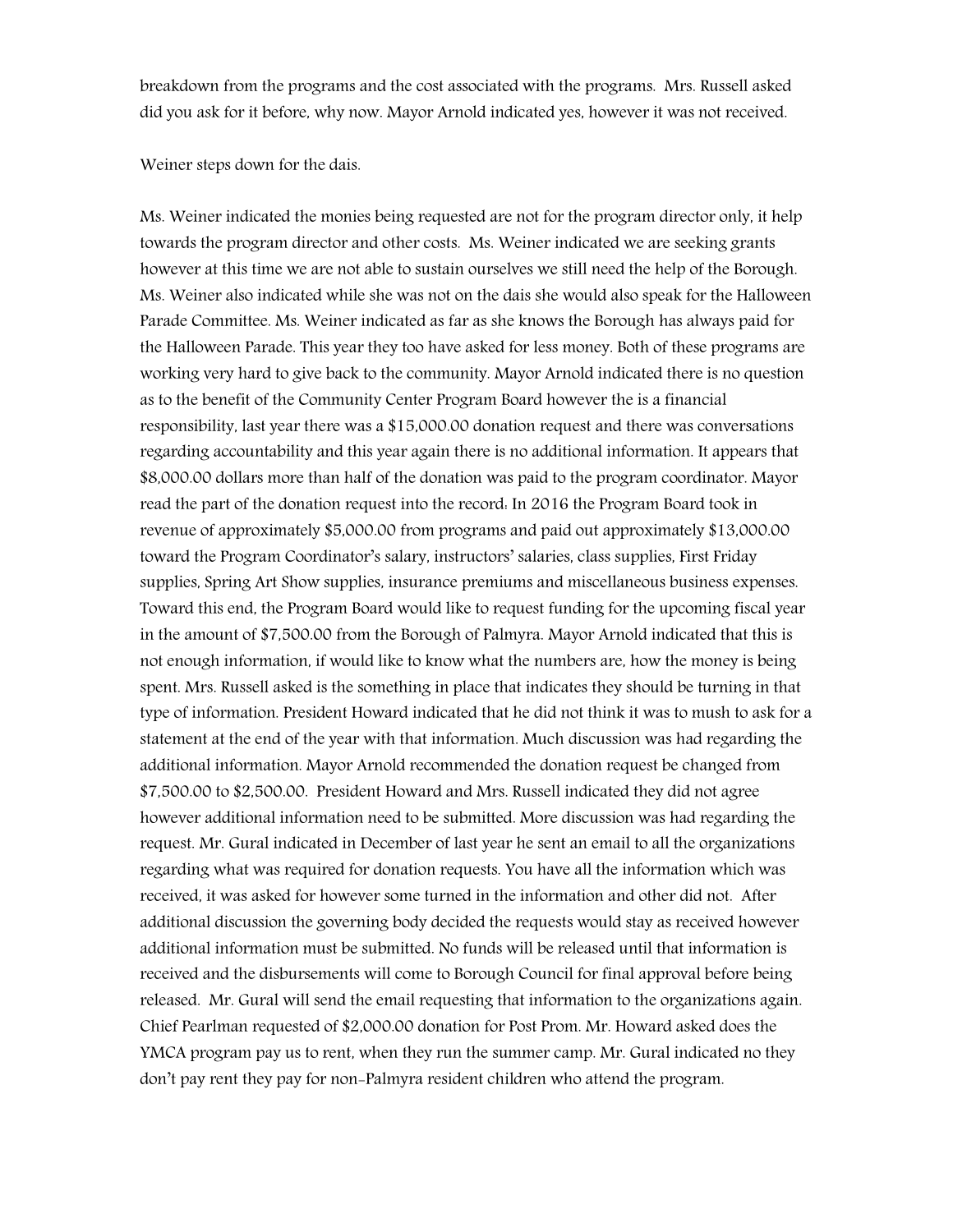# Education Functions

No questions or comments from Council

# Community Youth recreation

In the past Municipal alliance provided this donation to the Post Prom Committee. Chief Pearlman has requested this again from Municipal Alliance, we are waiting to hear from them to see if it will be approved. Chief Pearlman indicated how difficult the program has been to work with. Mr. Gural indicated that our cash match is \$1,865.00, next year give the \$1,865.00 directly to the Post Prom as a donation.

# Contributions to Tri-Boro Senior Citizens Program

No questions or comments from Council

# Accumulated Sick Leave Compensation

Mr. Gural indicated the monies go to a trust fund to paid employees upon their retirement. Ms. Weiner asked how much money was in the trust fund now. Mr. Nehila indicated \$112,000.00. Mr. Gural indicated that amount is recalculated every year.

# Celebration of Public Events

Ms. Weiner inquired why the Public Events budget had been increased. Mr. Gural indicated that because of the mural, which may actually happen money was put into the budget for that project. Mayor Arnold indicated she would like to see the donation request change from \$4,000.00 to \$2,000.00 for the Halloween Parade Committee. Much discussion was had again regarding the information received. It was decided that the donation request would remain the same and we would request the additional information. Mr. Yetter stated that if next year comes and the appropriate information is not received with the request he will vote zero dollars for those organizations.

# Utility Expenses & Bulk Purchases/Electricity/ Street Lighting/Telephones/ Water/ Gasoline/Fire Hydrant Services/ Printing and Postage

Ms. Weiner asked if we could take money out of the line for Street Lighting as we did not spend all that was allocated last year. Mr. Gural indicated he did not like to play with that line. Mrs. Tait question the 45,000.00 charges for the telephones is that in reference to the system we have to repair. Mr. Gural indicated that is the system we want to replace, there is some double billing which has taken place, and replacement of the system will resolve that issue. Ms. Condo indicated we haven't been unable to get out of the contract with Comtec. There was additional discussion regarding the phones and gasoline charges.

Landfill and Solid Waste Disposal Costs No questions or comments from Council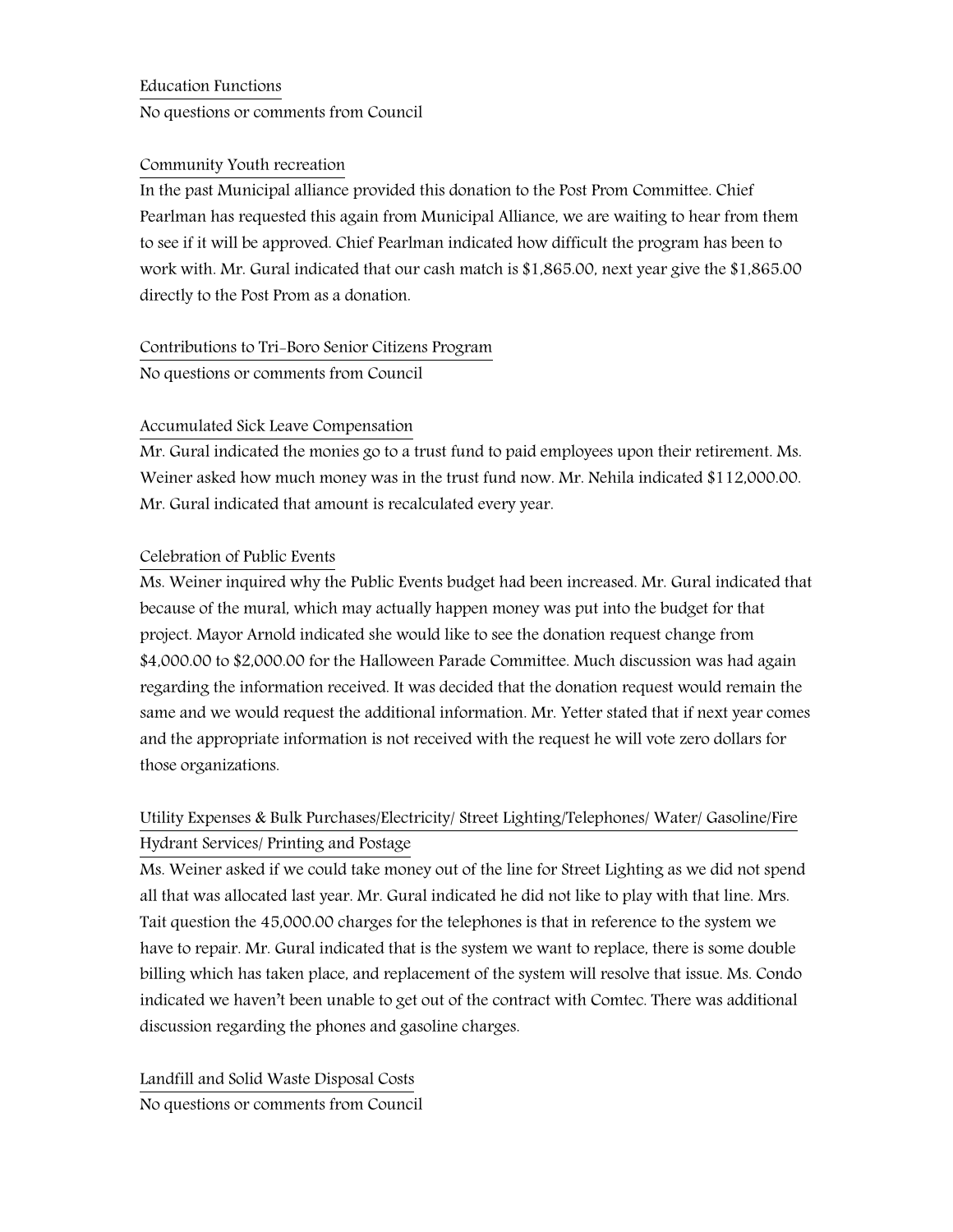#### PERS

Mr. Gural indicated we need to make some changes to the numbers based on new information received from the State so that line item will be increased by \$2,254.00, making it \$114,006.00.

PFRS No questions or comments from Council

Municipal Court No questions or comments from Council

Mr. Gural indicated the amount being transferred to the sewer account for all salaries it is \$125,000.00.

Mr. Gural stated due to a good decision of the governing body last year; we were in position to be able to return \$438,000.00 to surplus, however instead of putting it in surplus we put that money into capital improvements along with an additional \$50,000.00. It appeared on the appropriation side and it appeared on the revenue side of the budget as additional surplus which was used. Therefore the balance in the Capital account is now \$551,000.00. This is the money we use for the 5% down payments for all capital purchases. It can also be used for any capital purchases directly. Discussion was had regarding the capability of being able to purchase the fire truck, and financing the fire truck.

# Debit Service

Mr. Gural indicated there are no debt service bond anticipation notes as two years ago they were all rolled into the general obligation bond. Mrs. Condo noted also this is due to having cash on hand and being able to pay for the projects we completed without having to finance them. Mr. Gural indicated the total debit service, principle and interest is \$910,000.00. Mr. Gural also noted this is the last year we will be paying \$56,940.00 amount deferred over 5 years for the revaluation project.

# Reserve for Uncollected Taxes

Mr. Gural stated Ms. Johns collects about 98% of our tax billings, there is always some number of people and organizations who don't pay their taxes. Additionally we collect taxes for the school district and the county taxes which we then have to turnover to them. The Borough has to pay both of these taxing districts 100%, the full amount, of their tax levied upon the taxpayer even if we do not collect it, this year the amount is \$591,544.71.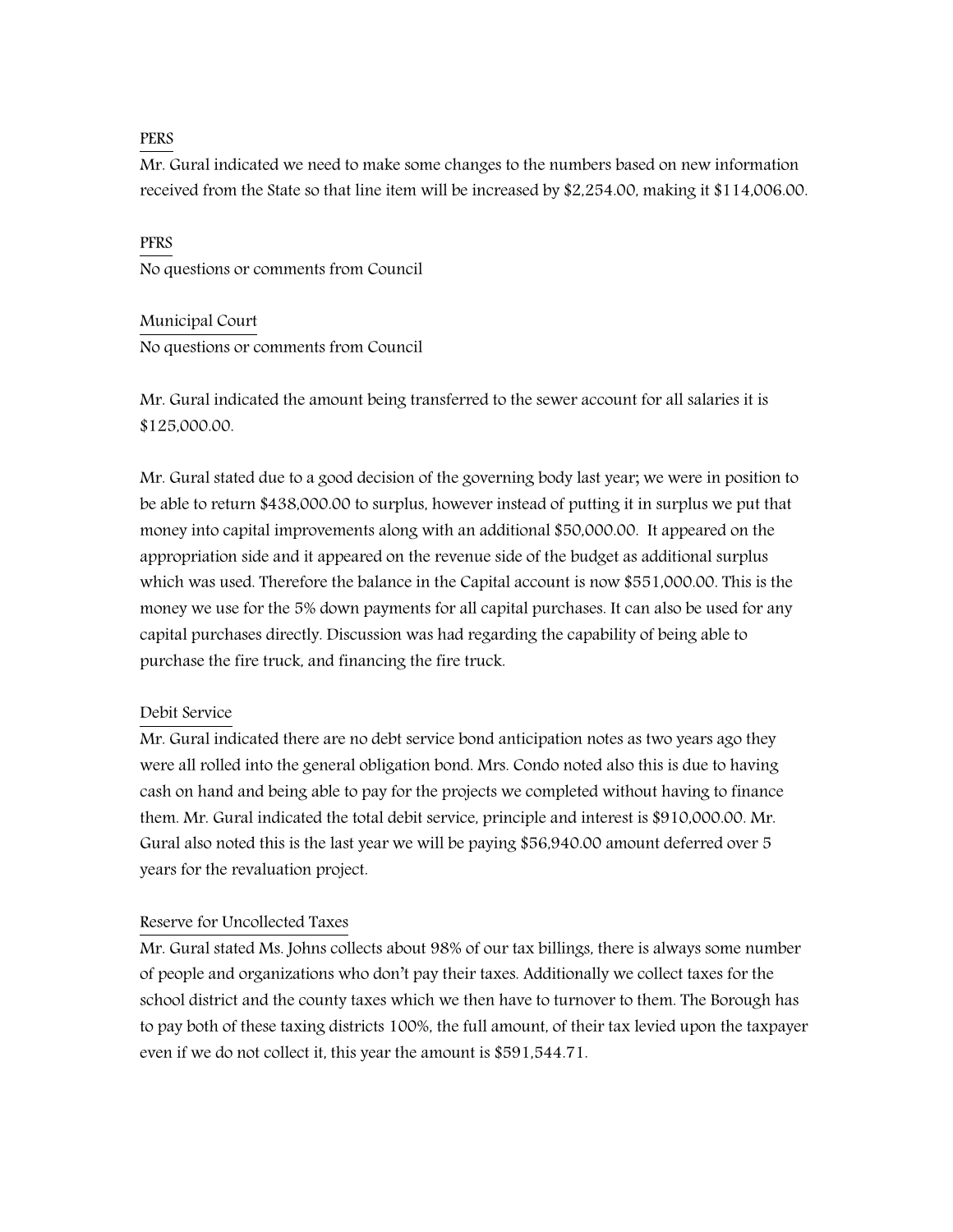#### Across the Board increase for employees

After some discussion regarding the employees increases it was decided an across the board increase would be 2.0%, retroactive to Aril  $1<sup>st</sup>$ , 2017, at the cost of about 17,000.00.

# Sewer Utility Budget Appropriations

Mr. Cosky inquired if the salary figures include the salary increase for Mr. McGill. Mr. Gural indicated yes. Mr. Gural indicated when the sewer rate was adjusted on commercial properties, to be calculated by water usage, in 2015 or 2016, it was based on presumed calculations. The businesses actually used less water which reduced the amount of revenue we were able to collect. Therefore we can comfortably get thru this budget however we are looking at a potential increase either the second half of this year or the beginning of next year. Mayor Arnold stated we can look at that at a later date, and perhaps that can gradually be introduced so it's not all at one time.

No additional questions or comments from Council

# Revenue

# Surplus

Mr. Gural explained surplus is the most important asset the borough has. If you look at the past years we went from using 93.42%, in 2010, of our available balance to using 54.11%, in 2016. The Borough currently has available in surplus \$2,298,544.00. Discussion was had regarding surplus usage and replacement in the current and upcoming years. Based on calculations of Mrs. Condo and Mr. Nehila anticipate that the Borough will taking in, in additional surplus about \$885,000.00. We anticipate using \$865,000.00 of surplus to reduce the tax levy. That results in a slight increase of the local Tax rate, .92%, less than 1% with a tax rate of \$1.20 per \$100.00 of assessed valuation. The increase of taxes equates to a \$16.19 annual increase per household based on the assessed average valuation of a \$147,600.00 home.

# Capital Improvement Plan

Mr. Gural explained the proposed five year capital plan, years 2017-2021. Mr. Gural explained it is for 5 years although we are only required to provide it for 3. It includes the last three capital ordinances in years 2014 thru 2017. The proposed general improvements for the next two years include Borough Hall improvements, Community Center improvements, security system/cameras, potential property purchases and improvements, redevelopment efforts, gasoline/ diesel fuel storage and distribution system, computer system hardware/software replacements/upgrades, server upgrade virtual server 64 bit, video conferencing for court room, cell tower ,and waterfront park project. The proposed Police Department improvements include four-wheel drive patrol vehicle, body cameras including secure server, handgun replacement, lights for car port, replacement of recording equipment for ID and interview rooms, second VMS Board, Police Officer scheduling system, main server and exchange server replacement, Alcotest, three in car computer replacements, general computer stations replacement, radio replacements, SRO biometric secured laptop, traffic trailer including all equipment, lockers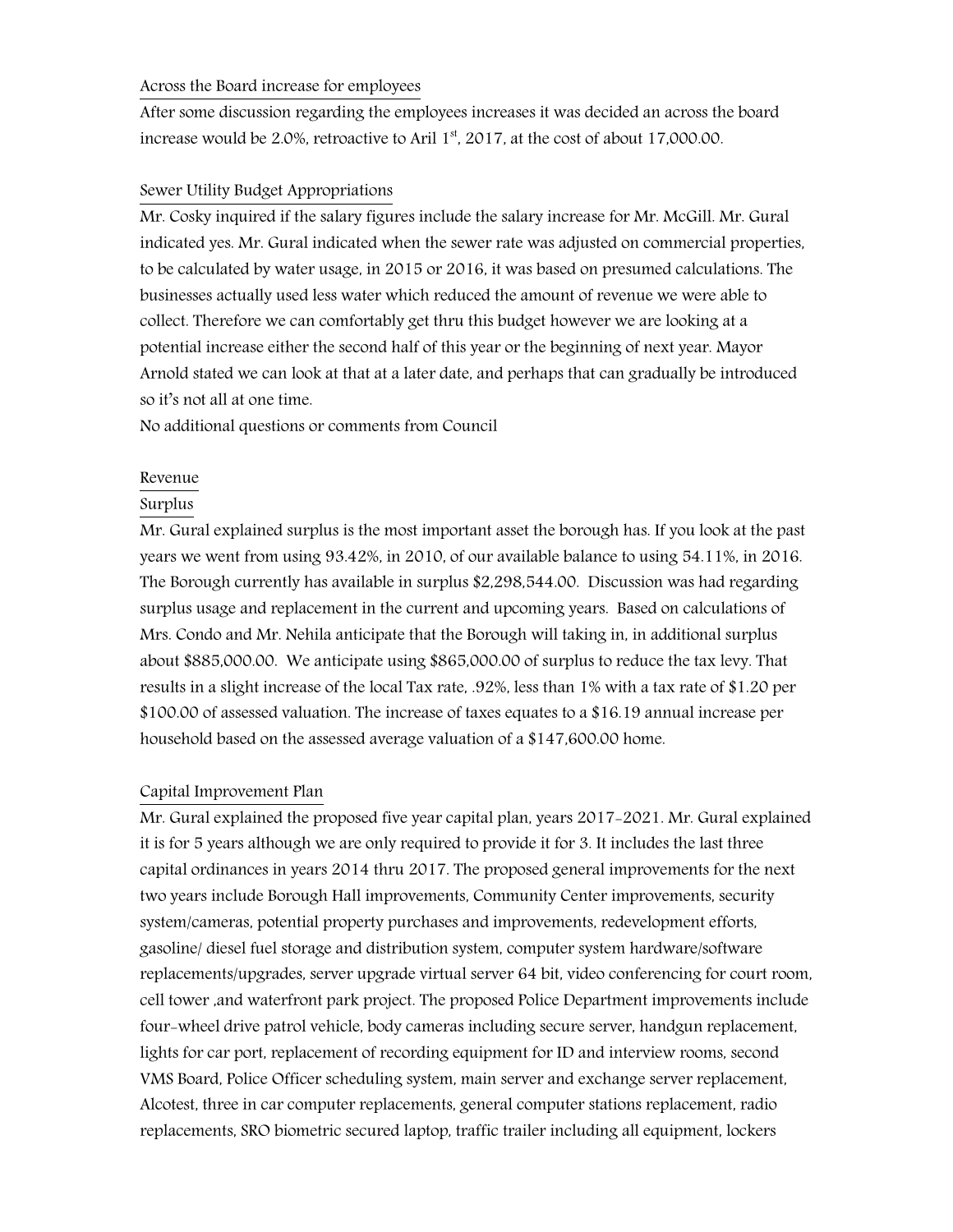men/women's sufficient size for uniforms, and court room security. The proposed Fire Department improvements include two sidewinder stabilization jack kits, Fire Chief vehicle, large T-Ram for motor vehicle rescue, Bullard Thermal imager, 14" rescue ventilation saw, Ladder truck, personal protective gear, fire ground radios, new hose- 400' of 5" hose, and rapid intervention air pack. The proposed Public Works Department improvements include a single axle dump truck and utility truck, wheeled loader, leaf collection system, tow behind and collection box, Legion Field improvements, general road improvements, and street signs. The proposed sewer utility improvements include, sewer utility improvements- sludge thickening and odor control, jetter/vacuum combination truck, small utility/dump vehicle, rehabilitation of the Berkley Avenue and Public Road Pump stations, and supervisory control and data acquisition system. It should be noted that many of these items have been completed or purchased already with the last three ordinances mentioned above, and are not new requests. Mr. Gural explained a capital purchase is an item with a life expectancy of five years or more. Mr. Gural also indicated the pumping stations are very important and should be addressed this year. Discussion was had regarding the new requests and priorities. Mayor Arnold asked the Fire Chief, Mr. Dreby if the Fire Chief vehicle could wait until 2021. Chief Dreby indicated that would be fine. Mayor Arnold asked if anyone would like to add or delete from the existing list. Additional discussion was had regarding the pump station on Public Road. Mr. Gural indicated that the decision does not need to be addressed today, council still has time however by June of 2017 council should know exactly what they wish to do. Mr. Yetter asked Chief Pearlman what the traffic trailer will be used for. Chief Pearlman responded numerous things, barricades, signs, street closure signs, cones etc.

#### PUBLIC COMMENT

Please sign in and state your name and address for the record. Council will give all comments appropriate consideration. Each citizen will be allotted up to five (5) minutes to speak, in order to allow everyone an opportunity to ask questions and express their opinions or concerns.

Mrs. Tait made a motion to open the public portion. Mr. Cosky second the motion. All members present voted in favor of the motion

Ms. Veitenheimer – Rowland – Street – Mrs. Veitenheimer stated last year it was made clear that if you were requesting a donation it was required that you submit financial information regarding what your previous donation monies had been sent on, it is very disappointing that the governing body would allow this again. Why are the property values going down? Would like to see you go through the budget again and try to make some more cuts so we have an even smaller tax increase. Thank you for the War Memorial donation.

No one else from the public wishing to be heard, Mr. Cosky made a motion to close the public portion. President Howard second the motion.

All members present voted in favor of the motion.